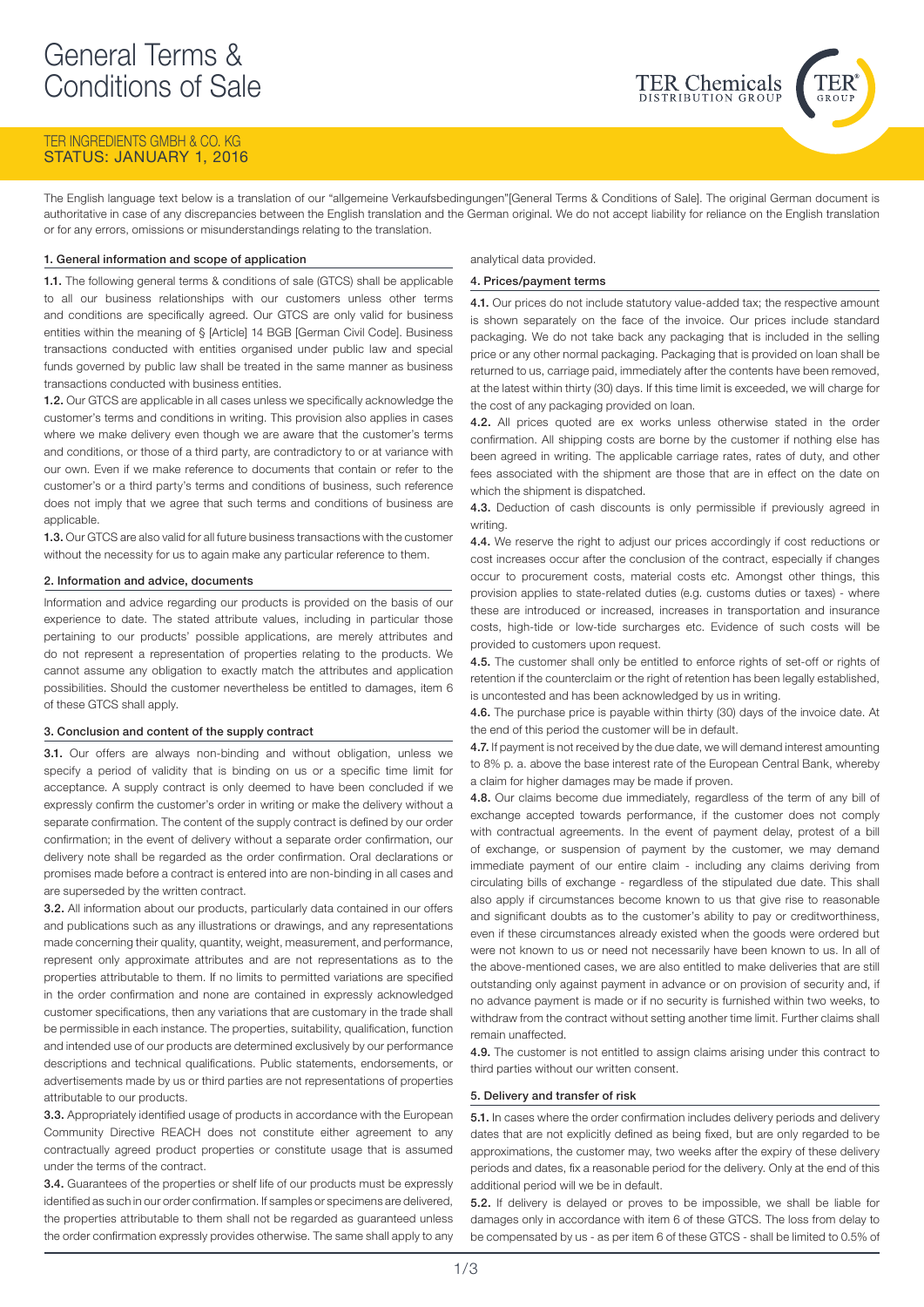the value of the delayed delivery or partial delivery for each completed week, but to no more than 5% of the value of the delayed (partial) delivery.

5.3. In cases of force majeure, such as business disruption, transport delays, measures in connection with labour disputes - particularly strikes and lockouts and in the case of non-delivery, incorrect or delayed delivery by our suppliers for whatever reason (self-supply reservation), as well as in case of other obstructions to delivery for which we are not responsible, we may postpone the delivery for the duration of the impediment and a reasonable lead time thereafter.

5.4. If the impediment is expected to be a lasting one, we shall have the right to refuse delivery of all or a part of the goods. We will provide written notice to the customer if such a circumstance arises. In this case the customer shall have no claim to damages against us. The customer is then released from his responsibility of reciprocal performance and any consideration already provided will be returned.

5.5. We are entitled to make partial deliveries if the customer is able to use the partial delivery for the contractually intended purpose, delivery of the remainder of the ordered goods is assured and the customer does not thereby incur any significant additional expenditure or additional costs (unless we declare that we are willing to assume such costs). The place of performance is always Hamburg. 5.6. If delivery on call is stipulated, the call-offs must be made within three months after the contract is entered into, unless otherwise agreed in writing. In the event the call for delivery is not made within the agreed period, item 5.8 of these GTCS shall apply accordingly.

5.7. All sales are ex works. Shipping and transport are always at the customer's risk. The risk passes to the customer in this case - even for partial deliveries as soon as the shipment has been handed over to the person performing the transport, regardless of whether this person belongs to our company or is an outside entity, or as soon as the shipment has left our factory for the purpose of dispatch, unless item 5.8 of these GTCS becomes applicable.

5.8. If the customer refuses to accept the goods, or if there is a delay in dispatching the shipment for other reasons attributable to the customer, the passing of risk shall occur with the beginning of the customer's default in acceptance. The customer shall bear any storage costs incurred after risk is passed. We shall be entitled to charge for storage costs at a flat rate of 0.5% of the invoice amount for each month or alternatively to charge for any actual loss, unless the customer can prove that the actual loss is lower. Besides this, we may grant the customer an extension of fourteen (14) days and, after expiry of the extension period to no avail, we may withdraw from the contract or demand damages in lieu of performance.

## 6. Warranty and liability

6.1. The customer has the responsibility to carefully inspect the goods delivered immediately upon arrival at their destination, even if samples or specimens were sent beforehand. In particular, the condition of the goods shall be examined. If delivery is made in packing cases, cardboard boxes, or other containers, then a random sample is to be taken. The delivery shall be considered approved if no notification of the defects, including an exact description of the defect, is received by us in writing, or by fax, within one (1) week after receipt of the goods at the destination or, if the defect was not detectable during the inspection, within one (1) week after its discovery.

6.2. The aforementioned duty of disclosure also applies for over-deliveries and under-deliveries as well as possible wrong deliveries.

6.3. The carrier must be informed immediately of damage incurred during transport; the Standard German Freight Forwarders' Terms and Conditions [Allgemeine Deutsche Speditionsbedingungen] are applicable in this respect.

6.4. In the event of a legitimate defect and timely notification thereof, at our choice, we shall either subsequently effect remedy through rectification of the defect or through replacement delivery of goods without a defect. If the subsequent remedy is not successful, the customer has the choice to either demand a reduction of the purchase price (right of reduction) or to rescind the contract (right of recission). However, if the defects are only slight, the customer shall have no right to rescind the contract. If, upon subsequent failure to remedy the defect, the customer chooses to withdraw from the contract, then the customer shall not additionally be entitled to damages because of the defect.

6.5. The preceding provisions define the extent of the warranty for our goods conclusively. In particular, our liability - on whatever legal grounds - for any other claims to which the customer may be entitled because of, or in connection with, defects in the delivered goods is governed exclusively by items 6.7 and 6.11 of these GTCS.

6.6. In so far as we have provided a warranty with respect to the properties attributable to our product, our liability is governed by the relevant statutory provisions.

6.7. For claims to damages deriving from culpable acts, on whatever legal grounds, including default (or delay), faulty deliveries, breach of duties arising out of an obligation or deriving from contract negotiations, tortious acts, product liability (with the exception of liability under the German Product Liability Act [Produkthaftpflichtgesetz]), we shall be liable only for damage caused intentionally or by gross negligence, unless the provisions apply that are stated in item 6.9 below of these GTCS.

6.8. The liability for slight negligence is excluded, unless this constitutes breach of an obligation that is fundamental to the contract (cardinal obligation). Any personal liability on the part of our legal representatives, vicarious agents and employees deriving from damage caused by slight negligence on their part is excluded; moreover, any liability in such cases is also subject to limitation in accordance with the aforementioned provisions.

6.9. Before making a claim against us, the customer is obliged to first pursue all possible claims against our own supplier. To this end we agree to assign to the customer any warranty and compensation claims against our own supplier to which we may be entitled. The customer is also obliged to pursue the claims judicially. If the claim against our own supplier is unsuccessful, the customer shall be entitled to make a claim against us in accordance with items 6.7, 6.8, 6.9 and 6.11 of these GTCS.

6.10. Any warranty claims of the customer are limited to a period of up to one year after delivery of the goods. Any claims for compensation for damages deriving from slight negligence are also subject to a limitation period of up to one year after delivery of the goods. In so far as the prerequisites for delivery recourse, as defined by § 478 BGB, are complied with, then the statutory limitation period defined in § 479 BGB is applicable.

6.11. We are not liable for any terms agreed between the customer and the buyers of his goods that exceed the related statutory warranty provisions.

6.12. The seller is not liable in cases where fulfilment of the delivery obligation is impossible or cases where there is a delay in the fulfilment of the delivery, if the reasons for the impossibility of fulfilment or for the delay in fulfilment derive from proper compliance with regulatory requirements related to the European Chemical Directive (REACH).

### 7. Reservation of title

7.1. We retain the title to any goods delivered by us until the customer has settled all claims deriving from the entire business relationship. This includes any existing claims as well as any claims arising after the contract is concluded.

7.2. Any processing or restructuring of the goods carried out by the customer shall be performed on our behalf, as manufacturer within the meaning of § 950 BGB, without any obligation on our part. Processed or restructured goods are considered to be reserved goods as per item 7.1 of these GTCS. If the customer processes, restructures, combines or mixes the goods to which title is reserved with other goods not belonging to us to create a new product or a mixed product, then we shall be entitled to a co-ownership share, determined by the ratio of the invoiced value of reserved goods compared to the value of the other goods used for processing or mixing at the point in time at which they are processed. The co-owned share shall be considered to be reserved goods as per item 7.1 of these GTCS.

7.3. If the reserved goods are combined or mixed with other goods and if another component material, which does not belong to us, is regarded as being the main component of the new product within the meaning of § 947 BGB, then it is now hereby stipulated that a co-owned share shall pass to us determined by the ratio of the invoice value of the reserved goods to the value of the main component, and that the customer shall be responsible for the safe custody of the product, also on our behalf, free of charge. The co-owned share shall be considered to be reserved goods as per item 7.1 of these GTCS.

7.4. The customer is obligated at all times to keep the reserved goods fully insured against all usual risks and to provide evidence of such insurance to us upon request. The customer hereby assigns any claim entitlement deriving from the insurance to us.

7.5. The customer shall hold the reserved goods for us in safe custody. We shall be allowed upon request to perform an inventory count and appropriately label or mark the goods at the storage site at any time. The customer must immediately inform us of seizures or other impairments of our rights by third parties, stating all of the particulars that will enable us to take action against such acts by all legal means.

7.6. The customer may sell the reserved goods, but only in the ordinary course of business according to the customer's normal terms and conditions, if it is ensured that the customer's claims arising from the resale shall pass to us in